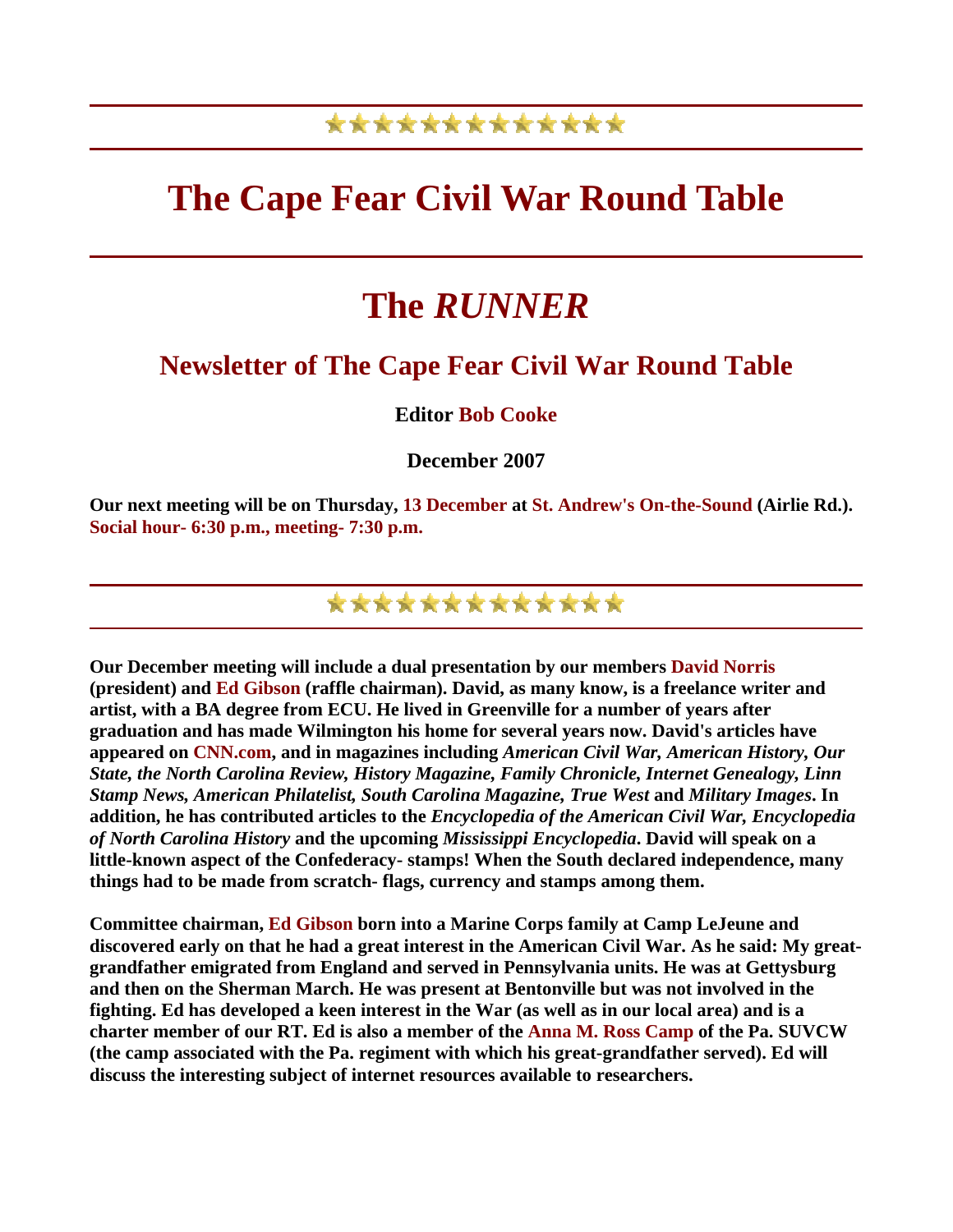**Congratulations to John Moore (winner of Brian Kraus** *Bold Reconnaissance***) and Cathy Snavely (another winner of Mr. Kraus prints!)** 

**Upcoming events: Saturday, 12 January 2008- come to the 143rd anniversary of the Second Battle of Fort Fisher! On Saturday, January 12th 2008, Ft. Fisher State Historic Site will hold its program commemorating the 143rd Anniversary of the Second Battle of Ft. Fisher. This event will be open to the public from 10:00 am to 4 pm. The Ft. Fisher 32lb. rifled and banded cannon will be fired from atop Sheperd Battery; field artillery and muskets will be fired inside the fort. Come experience camp life and learn about Civil War artillery through demonstrations by site staff and reenactors dressed in period costumes. Talks will be given on civilian life during the war, particularly focused on shortages. Listen to music played by local musician John Golden! Learn about field artillery and watch firings of the 12 lb. bronze Napoleon gun and others. Watch reenactor demonstrations of drill and tactics and learn about Confederate uniforms and equipment. Cap off your visit with a demonstration of the 32 lb. cannon as you learn about the assault on the Western bastion and the fall of Ft. fisher. Tours will be given at scheduled times during the event and focus on the Second Battle of the Fort, January 13-15, 1865. For more information, please contact the site at (910) 458-5538, or [Amy Thornton](mailto:amy.thornton@ncmail.net) Please visit the Fort's website at <http://www.nchistoricsites.org/fisher>** 

**Fort Anderson/Brunswick Town: February 15th will se the arrival of reenactors at the site. During the weekend (Saturday the 16th and Sunday, Feb. 17th) there will be talks, musket demonstrations (on the half-hour) as well as cannon demonstrations (on the hour). Please call (910) 371-6613 for more information.** 

**Civil War Living History Weekend- "The Battle of Forks Road" will take place on Friday February 22 through Sunday February 24, 2008 at the Cameron Art Museum (corner S. 17th St. and Independence Blvd.) Bring your entire family to the 143rd anniversary of the battle of Forks road. The reenactment will take place on the museum's historic site, the original battlefield of the final fight for Wilmington on February 20, 1865. Held in conjunction with the U.S. Colored Troops Symposium, this third annual event features encampments,artillery and cavalry demonstrations, workshops, storytellers and children's games. Reenactors interested in participating may contact Richard Long at fireboss35@hotmail.com or (910) 619-4128. You may also contact the Museum (910) 395-5999 for more information.** 

**Our November speaker, Colonel Keith Gibson, Director of VMI Museum Operations (and also** 



**Architectural Historian), presented a knowledgeable discussion on Thomas J. "Stonewall" Jackson's formative years (1851-1861) at the Virginia Military Institute. Calling those years "the most mature years" of Jackson's life, C olonel Gibson pointed out that those were the years when Jackson became a husband, father, deacon and professor. When Thomas Jackson (not yet known as "Stonewall") first reviewed the corps of cadets, he was the object of derision as** 



**he was outfitted in his finest uni form, complete with a double-breasted frock**